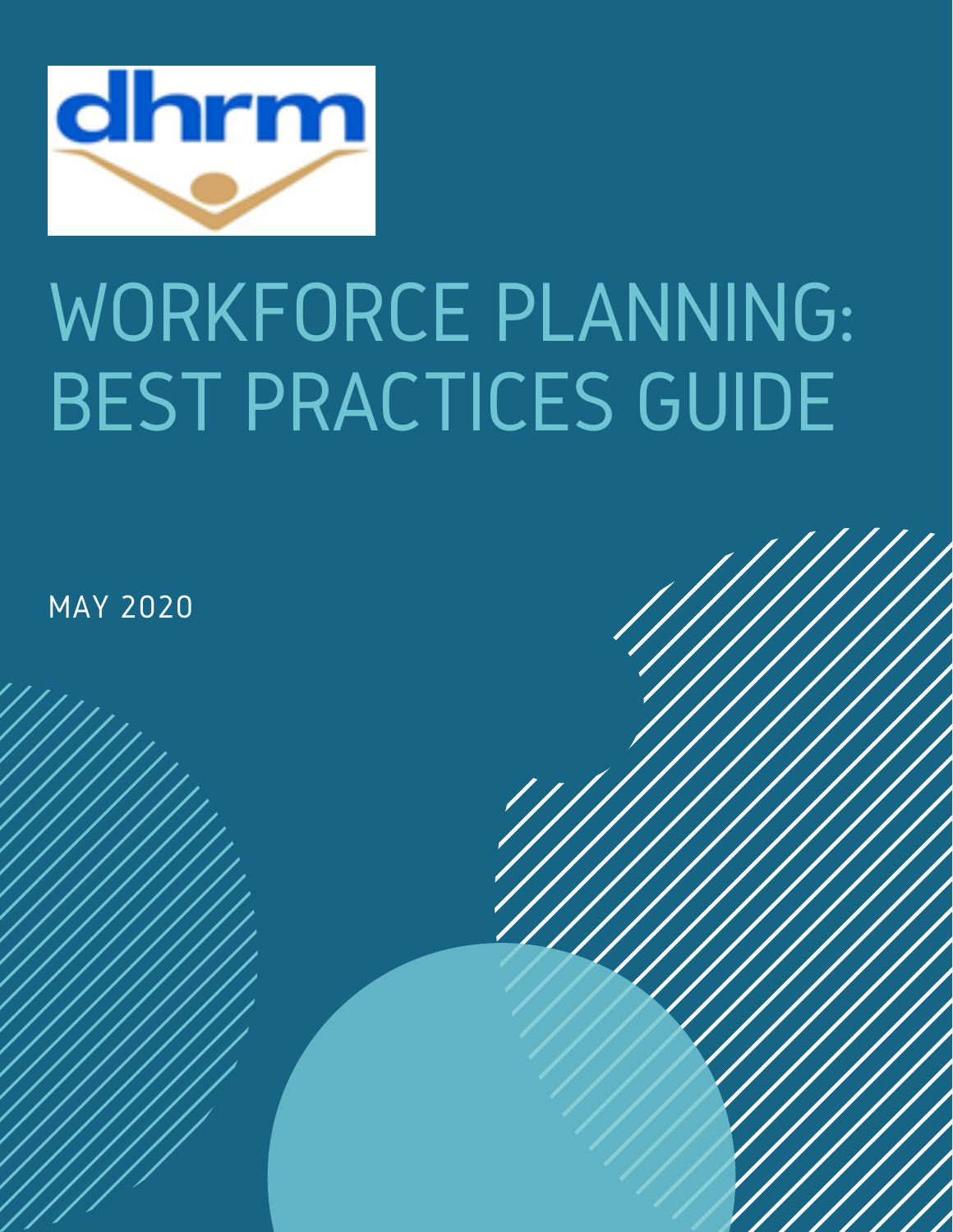### WORKFORCE RISK AREA

VACANCY

1

2

3

4

5

### TALENT ACQUISITION

**WORKFORCE** DEVELOPMENT

EMPLOYEE ENGAGEMENT

TECHNOLOGY AND EFFICIENCY

dhrm /

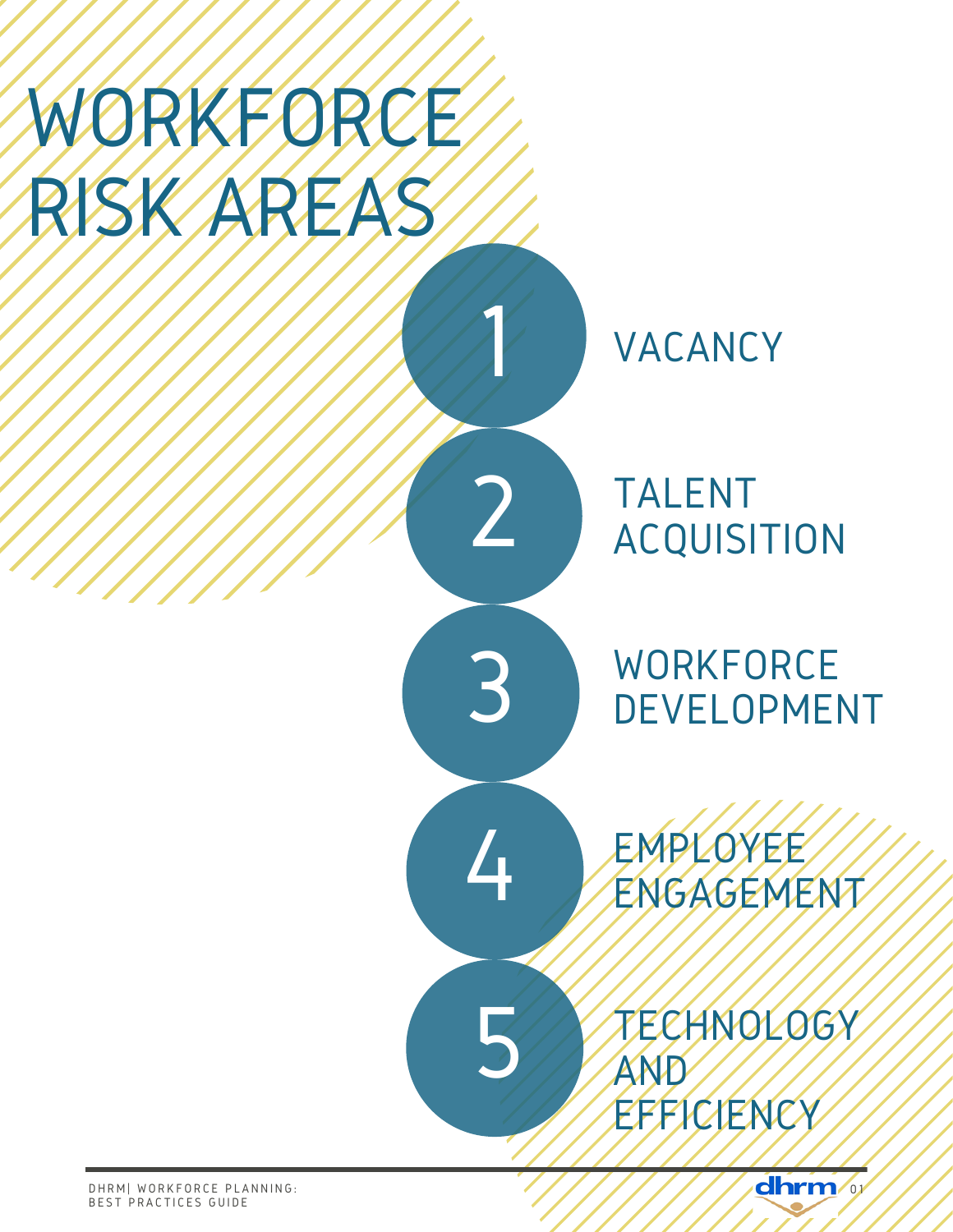# VACANCY

#### Department of Military Affairs (DMA)

DMA average hire time was 48 days this year (50% of the state agency average), mostly due to a revised hiring process developed by the HR team in conjunction with input from across the agency, and a team effort involving a Lean Six Sigma project focused on the hire process map. Several redundant or unnecessary steps in the process were deleted, saving significant time. In 2018 DMA initiated a new Supervisor Course required for all in leadership roles, with a key emphasis being to teach supervisors HR policy and hiring basics and processes. This three-day course includes various HR role play scenarios and hiring process "does and don'ts"Having better trained supervisors has had a clear impact on hiring process improvements and the quality of hire requests and other related administrative aspects of filling vacancies. Best Practice Contact:

Michelle Claiborne michelle.d.clairborne@nfg.mail.mil DMA initiated a new Supervisor Course with a key emphasis on teaching supervisors HR policy and hiring basics and processes.

### Department of Behavioral Health and Developmental Services (DBHDS)

Vacancy best practices include monthly, quarterly, annual analysis of vacancies, turnover and overtime for direct support positions; transition of institutional knowledge initiated at notice of retirement by several methods (e.g. workforce assessment of tasks and documents important to maintain the day-to–day operations of the position, mentoring, and cross training); dual incumbency for up to 90 days; exceptional recruitment and retention initiatives for critical position vacancies; expansion of the compensation toolbox to be competitive with the market ; and performance of realignment studies to review salaries with market data. Best Practice Contact: Patricia Bullion patricia.bullion@dbhds@virginia.gov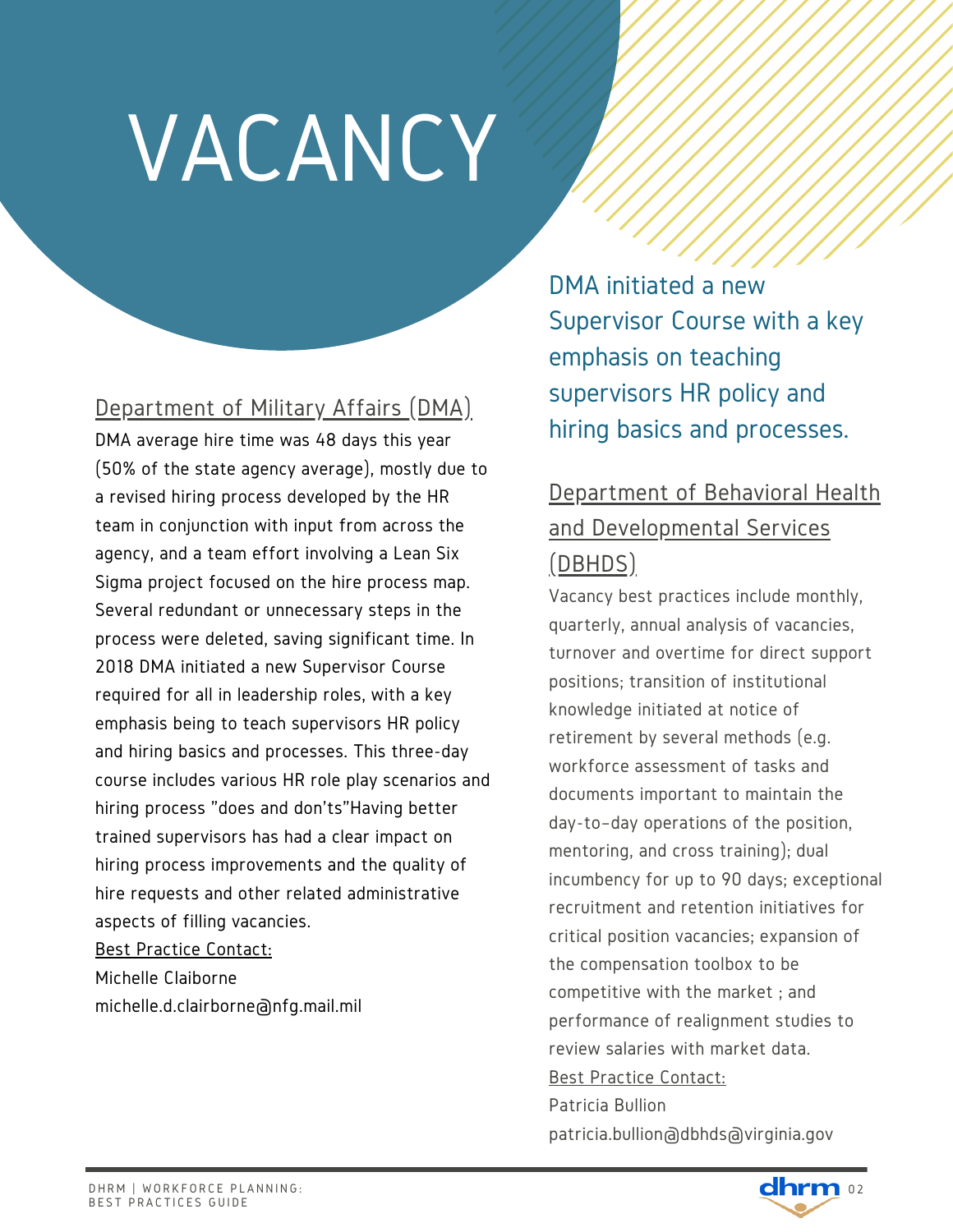## VACANCY

#### Library of Virginia

The Library of Virginia supports its succession planning efforts by identifying the critical positions that could potentially be vacated immediately or in the next 5-years and implement the option to crosstrain staff based on management identifying or staff volunteering. An additional option is to temporarily initiate dividing duties and distribute to mid-managers and in some cases the executive level managers until the recruitment process identifies the best candidate to satisfy the need of the position. The HuRMan e480 Workforce Query created a vacancy position report and potential retirement report of staff age 65 and older with the years of service. Library of Virginia also uses the Members Eligible for Unreduced Retirement Report from myVRS. Library of Virginia Employee Tracking System (LOVETS) created a vacancy position report. Reports from the noted systems were compared to ensure accuracy of data to officially determine vacant positions and potential retirements. Executive Management and Managers reviewed Employee Work Profiles to identify duties for distribution and the appropriate mid-managers for the reassignment.

Best Practice Contact: Vanessa Anderson vanessa.anderson@lva.virginia.gov

DOF is establishing Career Models and Mapping to allow employees to visualize professional path within agency

### Department of Forestry (DOF)

DOF employs a holistic approach to talent management that centers on occupational career models with defined competencies based on years of experience, responsibilities and educational expectations. DOF utilizes dual incumbency for positions with high levels of technical needs. The agency uses vacancies resulting from retirements to re-structure offices and departments to foster creation of entry-level positions. DOF is establishing Career Models and Mapping to allow employees to visualize professional path within agency and developmental needs to achieve professional goals. The agency also assigns interns to areas of agencies that present the greater risk. Best Practice Contact: Hector Rivera

Hector.rivera@dof.virginia.gov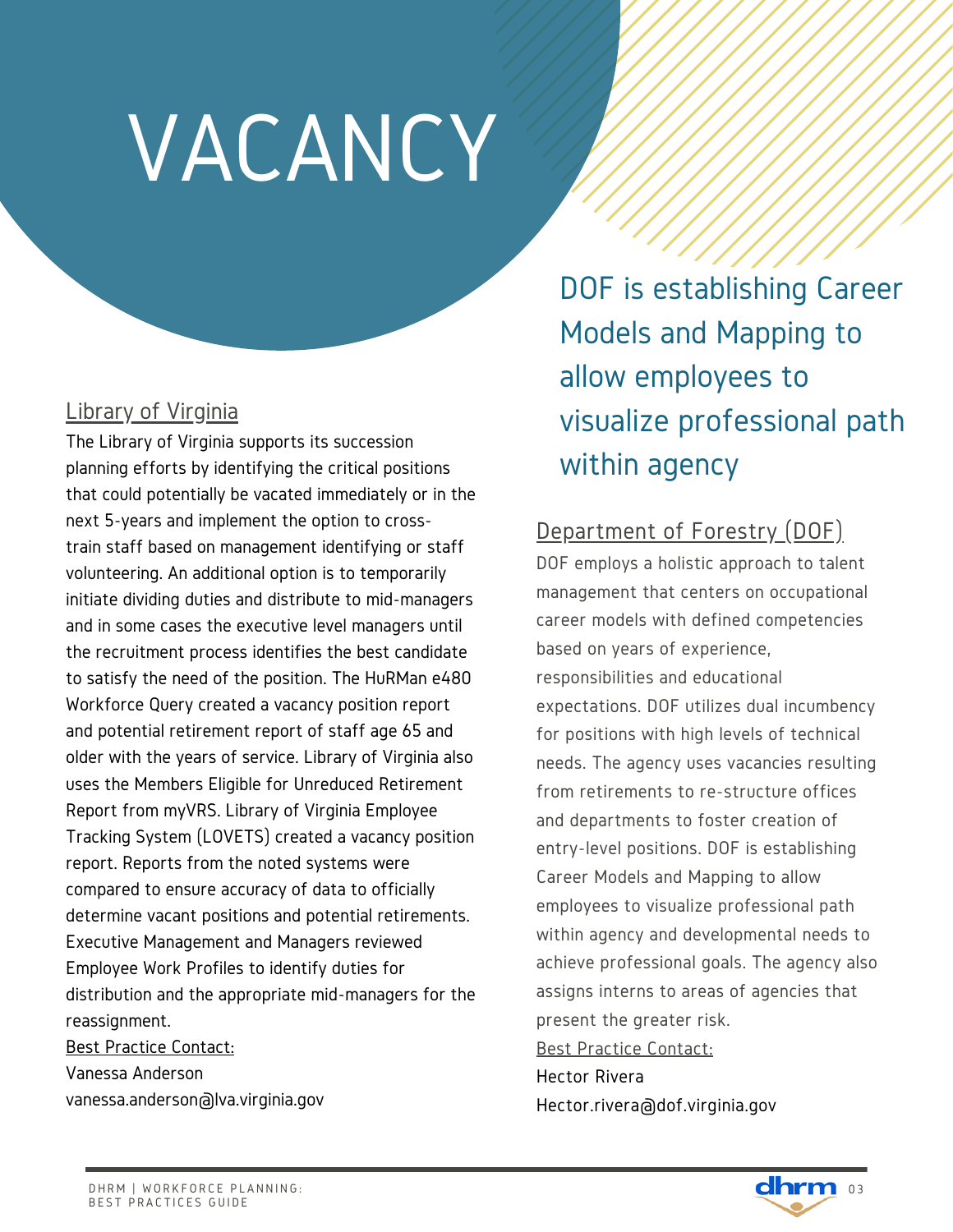## VACANCY

### Virginia Department of Transportation (VDOT)

VDOT takes pride in being a data-driven organization using objective measures to Keep Virginia Moving and the agency's Human Resources team models that behavior through a variety of channels resulting in the effective management of the agency's 7,735 classified positions. To encourage employee retention and career development within the agency, the department extracts PMIS data on a daily basis and delivers an interactive org chart tool that not only provides access to an employee's own job description but also to the job descriptions for every classified position at VDOT. Through this tool, employees can explore career options within the agency and identify the skills needed for advancement, the market value that the agency places on each position, and the competencies required for success. These datadriven strategies complement investments in structured development programs and individual developmental training to create a workforce ready to take the next step in their careers within the boundaries of the agency. VDOT's market-based approach to compensation is a powerful tool affecting the agency's ability to retain, recruit, and reward internal career advancement.

VDOT Knowledge Management teams aid with skills and technical knowledge transfer.

In the past three years, VDOT has seen a 24% increase in the percentage of open positions filled with internal candidates which at least in part is attributable to this employee-centric approach to workforce planning. Leaders from front-line supervisors to executives across the enterprise utilize daily reporting tools that provide macro and position-level details on vacancies within their organizational units. Better leader insights into the dynamics of their human capital enables effective collaboration with their Human Resources partners to proactively recruit and fill vacancies.

Best Practice Contact: Thomas Blackstock

Thomas.blackstock@VDOT.virginia.gov

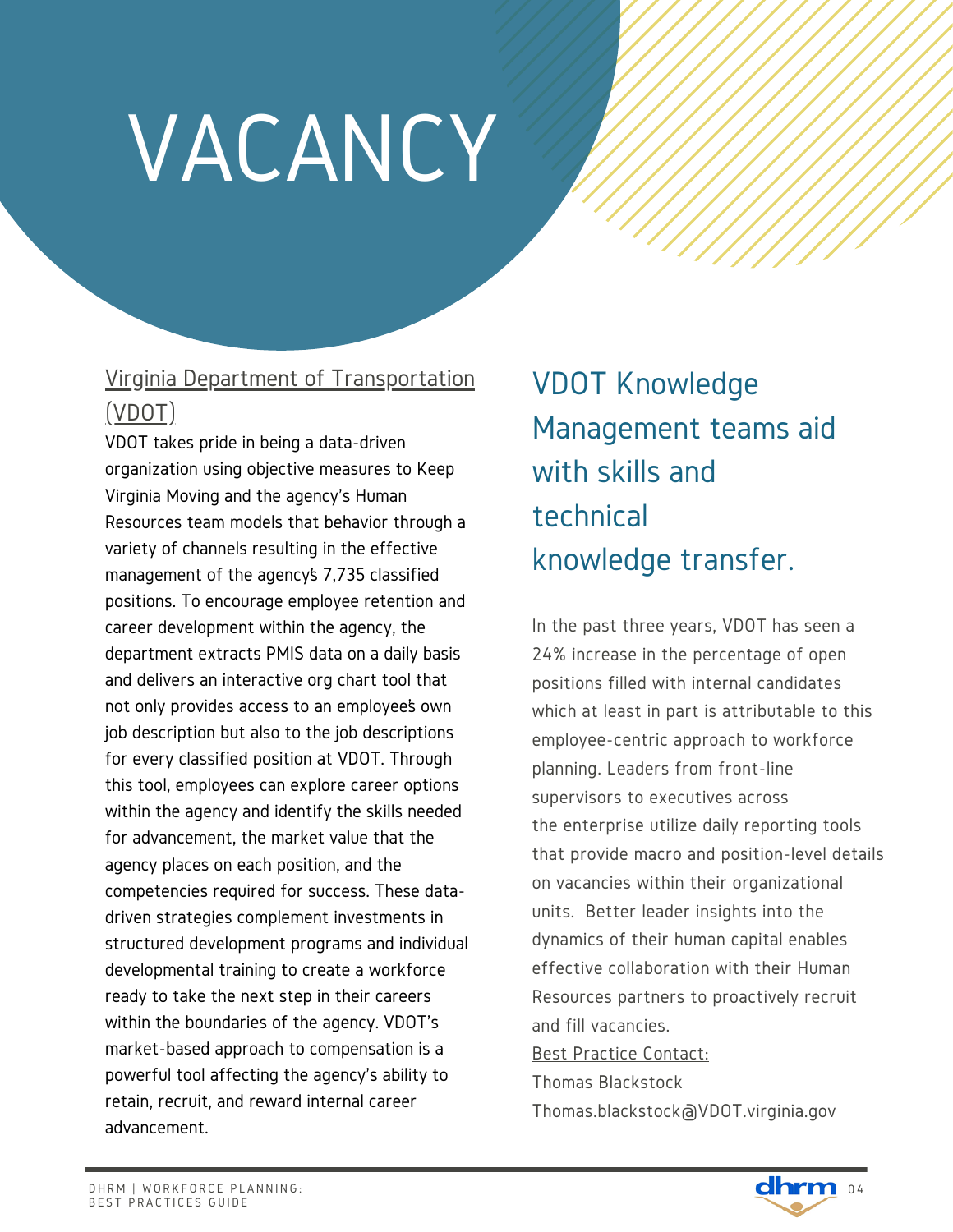# TALENT ACQUISITION

### James Madison University (JMU)

As part of its collaboration with the Department for Aging and Rehabilitative Services (DARS) JMU has placed a great deal of importance on raising awareness among hiring managers about the benefits of employing people with various abilities. JMU Facilities Management, Human Resources, DARS and local public school systems have partnered together to host job shadowing events for local high school students with a disability in order to introduce them to future career opportunities. Local DARS representatives have partnered as guest facilitators during the Recruitment Training for Search Committees to educate participants on disability etiquette and steps they can take to make sure the interview process is inclusive. JMU Recruitment Team members volunteer to attend the local DARS Job Club meetings to conduct mock interviews and to provide advice to DARS consumers about the JMU application and hiring process. JMU also has regular meetings with its local DARS representative to develop goals and evaluate what is or is not working.

Best Practice Contact: Jennifer Kester kesterjm@jmu.edu

Branding DHR with its first all staff video helps potential applicants understand the mission of the agency and the commitment of staff.

### Department of Historic Resources (DHR)

DHR encouraged staff to participate in the creation of a short video that "brands" the agency by displaying the who, what and why of the agency. The HR Manager utilized her own personal IPhone over the course of a few weeks capturing smiles, statements describing programs, reasons why staff enjoy serving the public and a personal message from the Director discussing DHR's mission. DHR highlighted employees collaborating, engaging, and having fun during meetings, agency gatherings and at their workstations. Best Practice Contact: Wendy Baker

wendy.baker@dhr.virginia.gov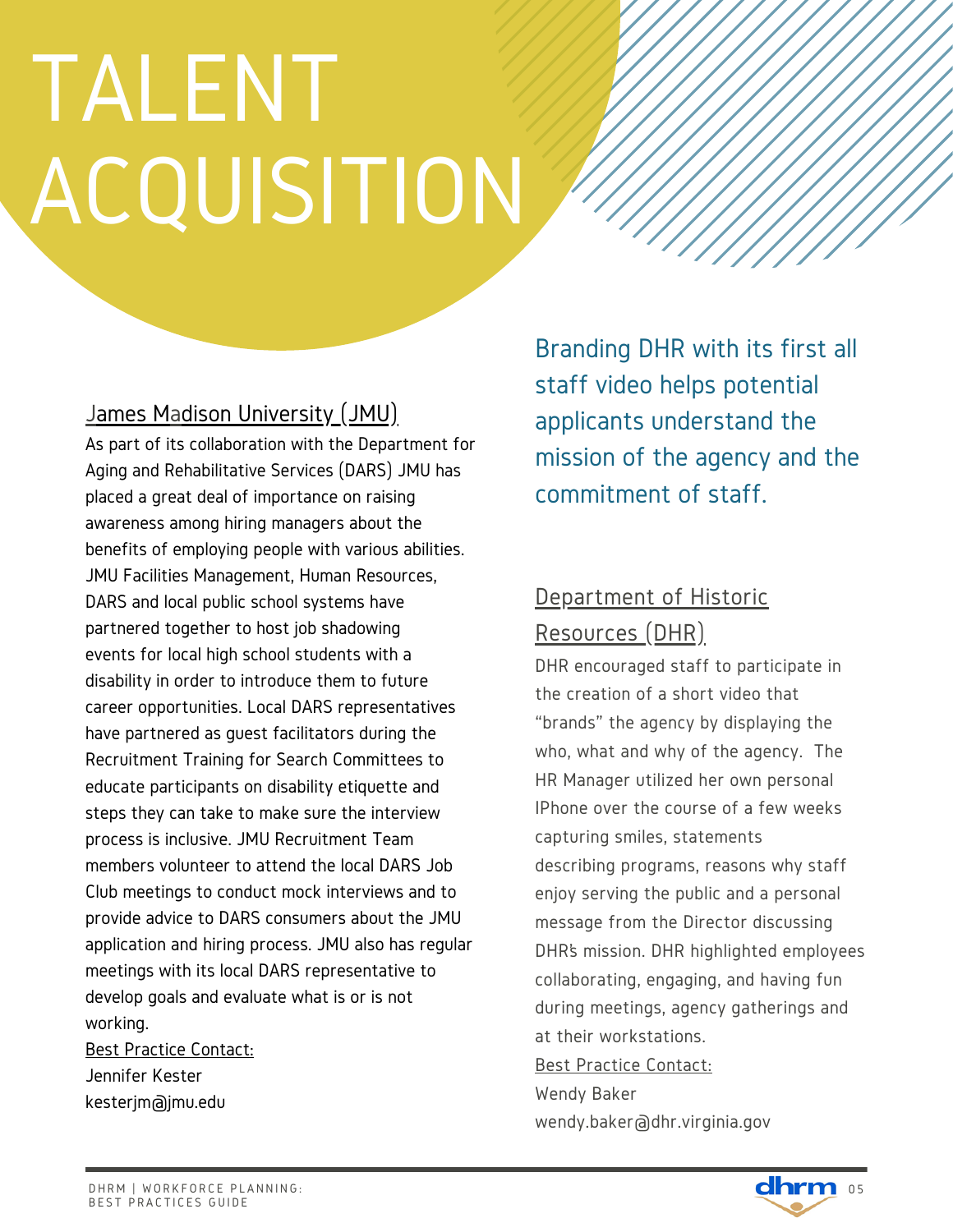# TALENT ACQUISITION

#### Department of Aviation (DOAV)

The agency's positions require a very specialized skill set with required certifications. In addition to advertising these positions in the state system and in Indeed, DOAV advertised on aviation industry organization websites at little to no cost. This allowed the agency to cast a wide net and reach pilots through many channels. The aviation industry experienced tremendous growth, creating shortages of both pilots and aircraft maintenance technicians. The agency promotes intangible benefits that are available to make up any difference in salary, especially when competing with private industry. These included flexible schedules, paid holidays, generous leave programs, retirement, and minimal overnight travel allowing them to be home with their families each night. The opportunity to be home is a benefit that many charter and commercial airlines are not able to offer their pilots.

Best Practice Contact: Laurie Brown laurie.brown@doav.virginia.gov DARS's new Talent Acquisition training addresses unconscious bias to encourage a diverse workforce.

#### Department for Aging and Rehabilitative Services (DARS)

DARS's office of human resources works with hiring managers when positions become available to best meet the need. Human Resources encourages ownership, accountability and project management by hiring managers. The Department also has "just-in-time" job aids (e.g. resource guide and project planning checklist) for hiring managers. The HR Business and Talent Acquisition Partners interface with business areas to deepen knowledge, encourage workforce planning, update job descriptions, if needed, and help find the best fit talent. The Classification/Compensation team also expects hiring managers to approach pay decisions as a matter of leading, thinking systemically and knowing the workforce. The new Talent Acquisition training also addresses unconscious bias to encourage a diverse workforce. Best Practice Contact:

Brittany Douglas

Brittany.douglas@dars.virginia.gov

Lisa Knicely

Lisa.knicely@wwrc.virginia.gov

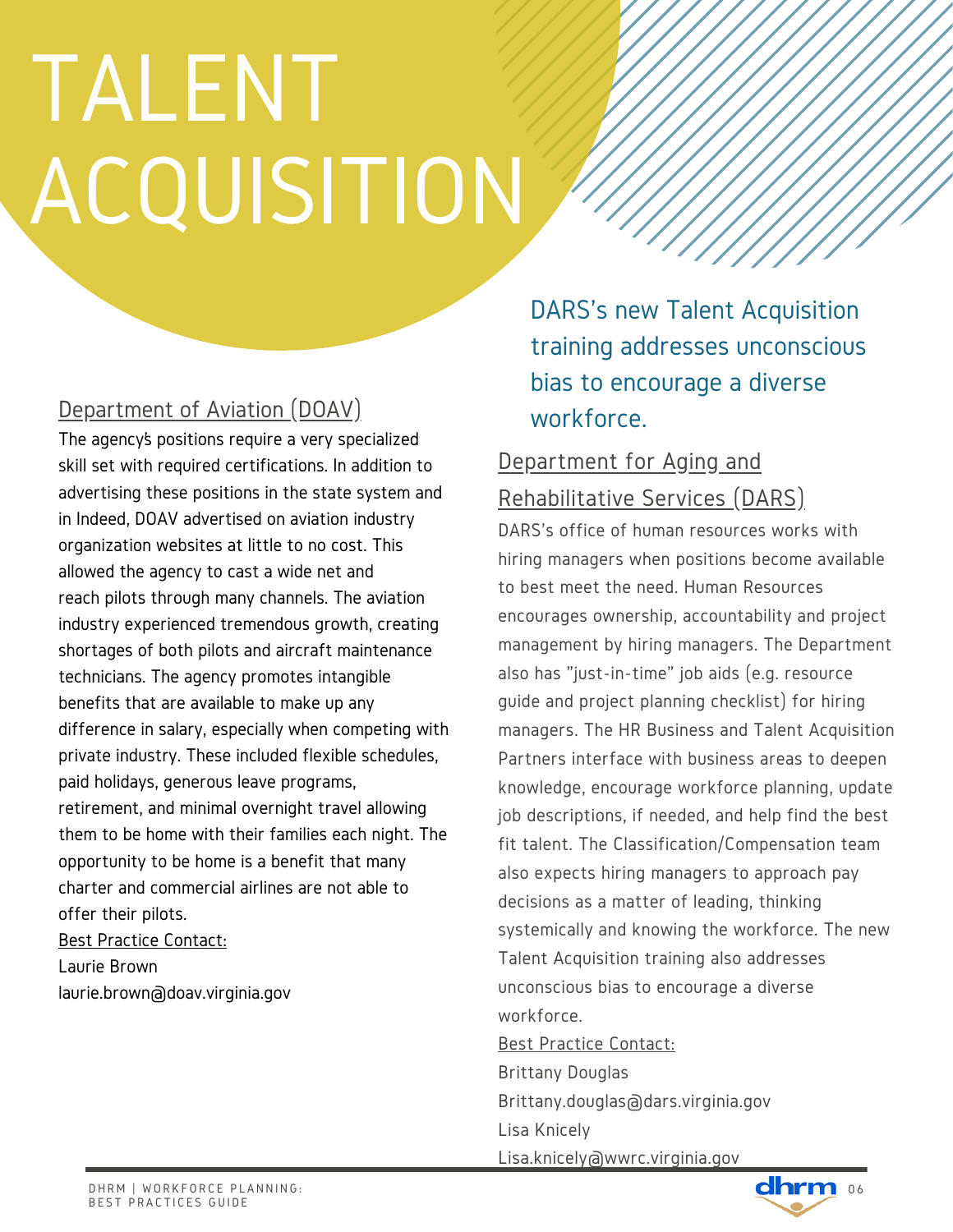## TALENT **ACQUISITION**

#### University of Virginia (UVA)

The Talent Flexibility team was established in 2018 as part of UVA's strategic HR transformation. The team focuses on several areas: recruiting, hiring and onboarding temps, building talent pipelines of external candidates for hard-to-fill and high turnover positions, assisting with dual incumbency hires, and student hiring, staff and faculty wage hiring. The Talent Flexibility group is a revenue recovery department, which means they charge internally for their services, and at a considerably lower rate than an outside temp firm would charge. While the temps program at UVA has been around for several years, the pipeline programming area is relatively new. This focus seeks to establish long-term career programming to sustain a "backyard workforce" that immerses local schools, learning institutions, and educational non-profits in our pipeline of potential talent. More info on Talent Flexibility services at UVA can be found here: https://hr.virginia.edu/careers-uva/talentflexibility-services Best Practice Contact: Carolyn Cullen

#### Virginia Commonwealth University (VCU)

#### VCU launched an Internal Executive Search Group, which entails extensive research and discovery with internal and external stakeholders regarding their vision of successful internal search function; a dedicated team including seasoned recruiters; proactive research to stay on top of recruitment trends; acquisition of LinkedIn Recruiter license; a consistent and organized approach to the search process starting with the development of the job profile, that saves time for stakeholders and identifies strong, diverse applicants for the university; marketing of the group via website, outreach, etc.; and ongoing cultivation of viable candidates The University also implemented a centralized advertising plan to leverage buying power, reduce costs, and enhance collaboration and cost-sharing among stakeholders in multiple offices. VCU implemented search committee training, which covers topics such as unconscious bias, writing a diverse and inclusive job advertisement, screening candidates consistently and equitably, creating a welcoming campus visit, and more. Best Practice Contact: Carol Ann Lawson lawsonca3@vcu.edu



Cc5ff@virginia.edu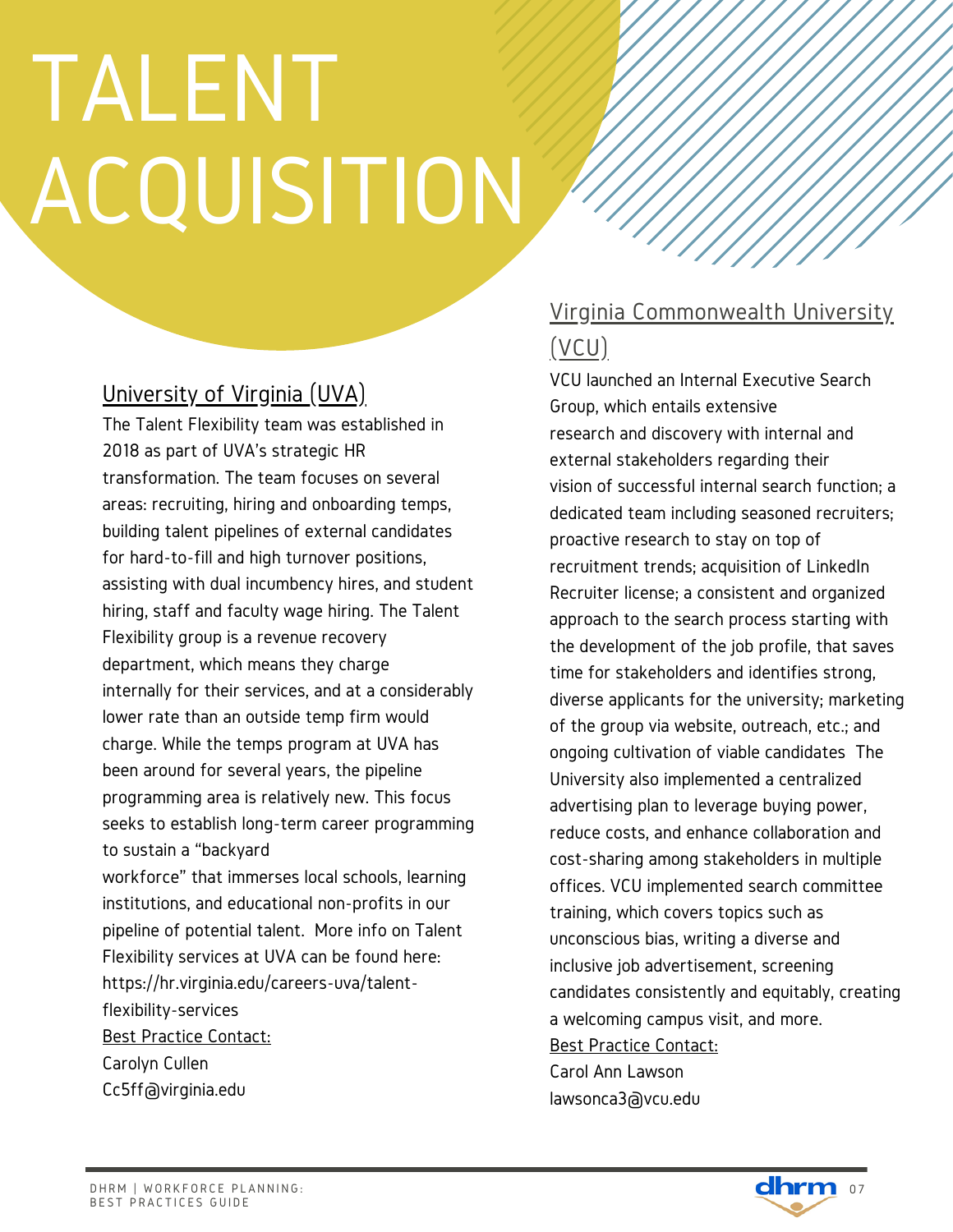#### Department of General Services (DGS)

Increased supervisory and leadership training was provided throughout DGS in FY19, as well as the use of delegation, special projects, stretch opportunities with the goal of creating qualified candidates for future openings. The Department encourages employee membership and participation in professional organizations. The Division of Consolidated Laboratory Services (DCLS) provides a comprehensive training program for all new employees, including documented competency; opportunities to attend continuing education trainings onsite and offsite in specific areas; and opportunities to cross-train. The Division of Purchases and Supply (DPS) developed a LMS tool that offers National Institute of Governmental Purchasing Classes, as well as a catalog of over 200 Skillsoft classes. The eVA bureau provides ongoing training to employees on the state procurement tool, eVA. Best Practice Contact: Diane Winters diane.winters@dgs.virginia.gov

The Division of Consolidated Laboratory Services (DCLS) provides a comprehensive training program for all new employees.

### Department of Labor and Industry (DOLI)

DOLI utilizes a Registered Apprenticeship Program for many of its positions such as Virginia Occupational Safety and Health Compliance Officers and Consultants, Labor Law Compliance Officers and Registered Apprenticeship Consultants. There are requirements for formal classroom and online training, as well as on the job training (OJT) and mentoring by senior agency staff. The Registered Apprenticeship Program is administered by our agency's Division of Registered Apprenticeship. Division staff are a great resource for state agencies seeking to initiate or expand apprenticeship programs in their agencies! Best Practice Contact: Milan Hapala

Milan.hapala@doli.virginia.gov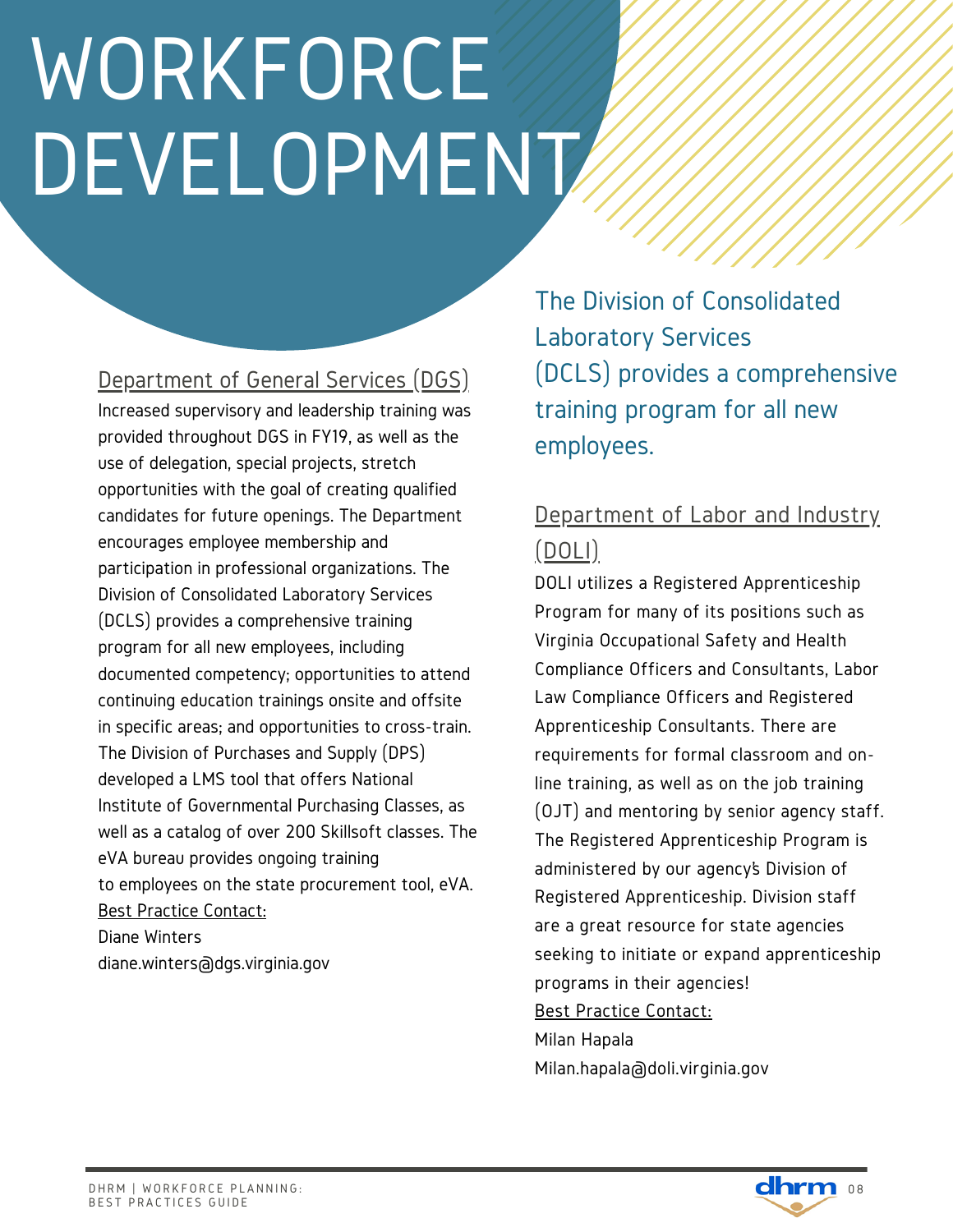#### University of Mary Washington (UMW)

UMW offers Leadership UMW (LUMW), an in-depth leadership development program for staff and faculty. The 9-month course includes a multi-rater assessment, an expanded MBTI assessment, class instruction and group work. A key component of this program is mentoring. Each course participant is matched with a mentor who is in a leadership position at UMW. Mentors and mentees receive guidance regarding how to best benefit from the mentor relationship, and are expected to meet at least monthly. They sign a mentoring agreement so both parties agree to the same expectations, including a "no-fault" option to end the relationship if it's not working for one or both parties. Often, mentor pairs continue to meet on their own after the mentee has graduated from the program. Best Practice Contact: Beth Williams Bwilli22@umw.edu

### University of Virginia Medical Center (UVA-MC)

All employees are eligible for an annual educational benefit of \$2,000 once they have completed their first year of full time employment. Offering leadership development cohort programs unique to UVA, instructor-led training classes built around competency development, online learning courses and a wellrounded new employee orientation experience leads to longer retention, higher levels of engagement, and faster time to productivity. Like any academic healthcare organization, finding and keeping the best talent in certain areas is a challenge, especially Nursing. However, the resources UVA provides, coupled with managers having career conversations with their team members, convey that UVA is vested in seeing them grow their careers within the organization. The overall philosophy for lifelong learning is to curate an employee experience that is best-inclass for every team member. The experience is viewed through the lens of the employee lifecycle, starting from their recruiting experience and ending when they leave or retire from the organization.

#### Best Practice Contact: Carolyn Cullen

Cc5ff@virginia.edu

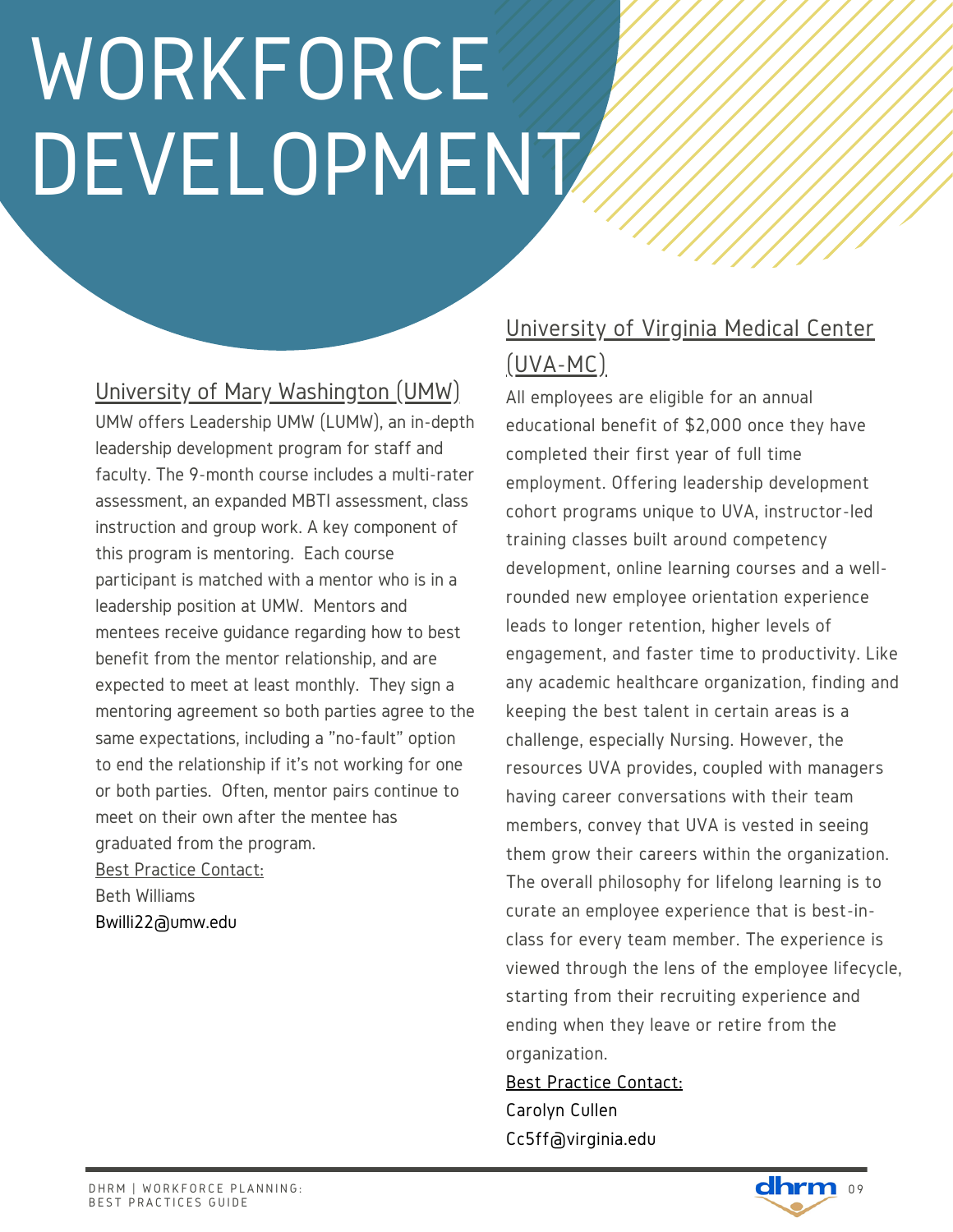#### Department of Military Affairs (DMA)

DMA implemented a New Employee Orientation class. This one day training event not only covers basic HR, benefits, pay and other procedures and policies, but also teaches the new staff about the agency and its mission, funding, and structure. It also gives new employees a perspective on where they fit into the team and the agency's mission. Staff surveys and leader circulation across the agency helped DHP identify this gap and a need to educate new staff. The agency found that establishing a personal understanding of DMA and the National Guard, and a connection to the mission and agency's role in homeland and national defense has a positive impact on new staff morale. Having departmental leadership present part of the course and be introduced to new staff pays off as well in this regard. The creation of an agency Supervisor Course was another focus. DMA created a three day class required for all who supervise state DMA staff. The curriculum was developed based upon a climate survey and an agency level assessment of organizational knowledge gaps for our supervisors. It includes a variety of hands on activities focused on communication, leadership, HR, and conflict resolution, among other topics. Best Practices Contact: Tim White timothy.d.white4.nfg@mail.mil

Developing a personal connection to the agency's mission has a positive impact on new staff morale

### Virginia Employment Commission (VEC)

The use of career ladders and the assignment of temporary duties offer developmental opportunities and impacts a significant number of employees. Several career ladders were implemented in the Divisions of Workforce Services and Unemployment Insurance. Within certain program areas (e.g., Customer Contact Center and Adjudication), there is mandatory training and developmental strategies used to build talent. The agency encourages supervisors to utilize the Employee Development Plan section of the EWP to create and implement staff developmental plans. VEC also employs a fulltime Performance Consulting and Staff Development Manager to provide guidance to managers and staff. Best Practice Contact: Vickie Copeland

vickie.copeland@vec.virginia.gov

dhrm  $10$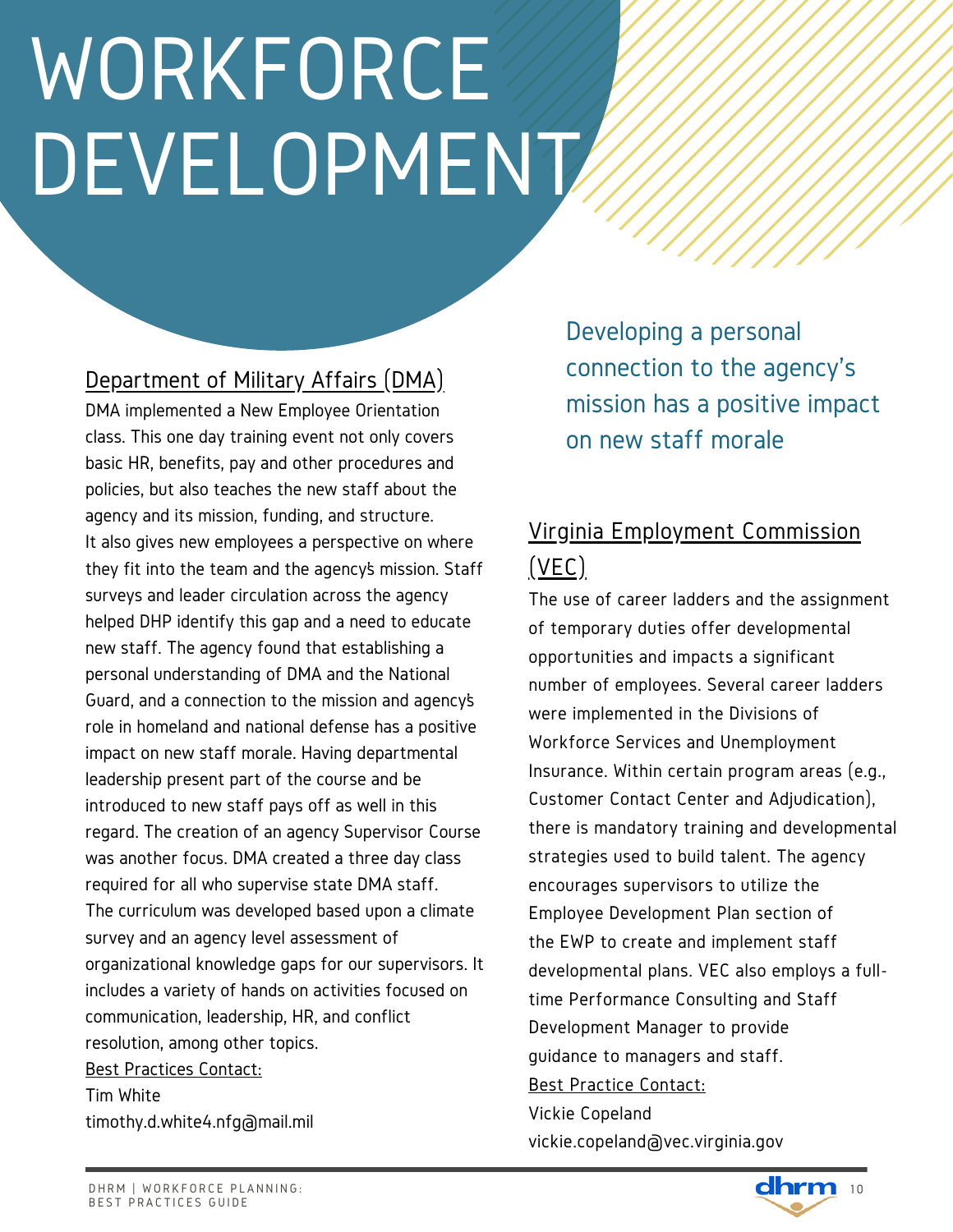#### Old Dominion University (ODU)

ODU implemented the Develop Your Dominion training initiative to promote internal workforce and leadership development. This initiative includes increased options for professional development, enhanced supervisor training, and technology enhancements that promote a self-directed engagement approach to employee professional development. The Develop Your Dominion Program encompasses significant organizational changes including:

• Created professional development mission statement and framework aligned with ODU and Human Resource's strategic plans for further collaboration with ODU departments.

• Established a self-directed professional development framework aligned with the culture of higher education and created accessible opportunities for hourly employees.

• Updated or created new professional development classes using adult learning theories and experiential design.

• Created online registration system that provides efficient and effective data analysis and collection.

• Developed an online professional development catalog that is easily accessible.

Best Practice Contact: JaRenae E. Whitehead jwhitehe@odu.edu

### Department of Professional and Occupational Regulation (DPOR)

Along with the reinvigorated Employee Recognition and Engagement Program, DPOR increased the number of job-related classes that the agency would pay for in the enhanced Educational Assistance Program. The Educational Assistance Program increased coverage from 2 to 4 classes per year and provides the option to employees employed for 2 years, for the agency to pay the tuition before the class begins to eliminate the funding barrier for some to enroll in a program, with the expectation for satisfactory completion. Management identifies employees that exhibit potential or interest in advancing their career to attend VCU PMG programs even though they may not currently hold a supervisory or managerial position. CCWA presented Excel classes (all three levels), a seminar titled Emotional Intelligence, and another seminar titled Managing Stress in the Workplace. Best Practice Contact:

Linda Bell Linda.bell@dpor.virginia.gov

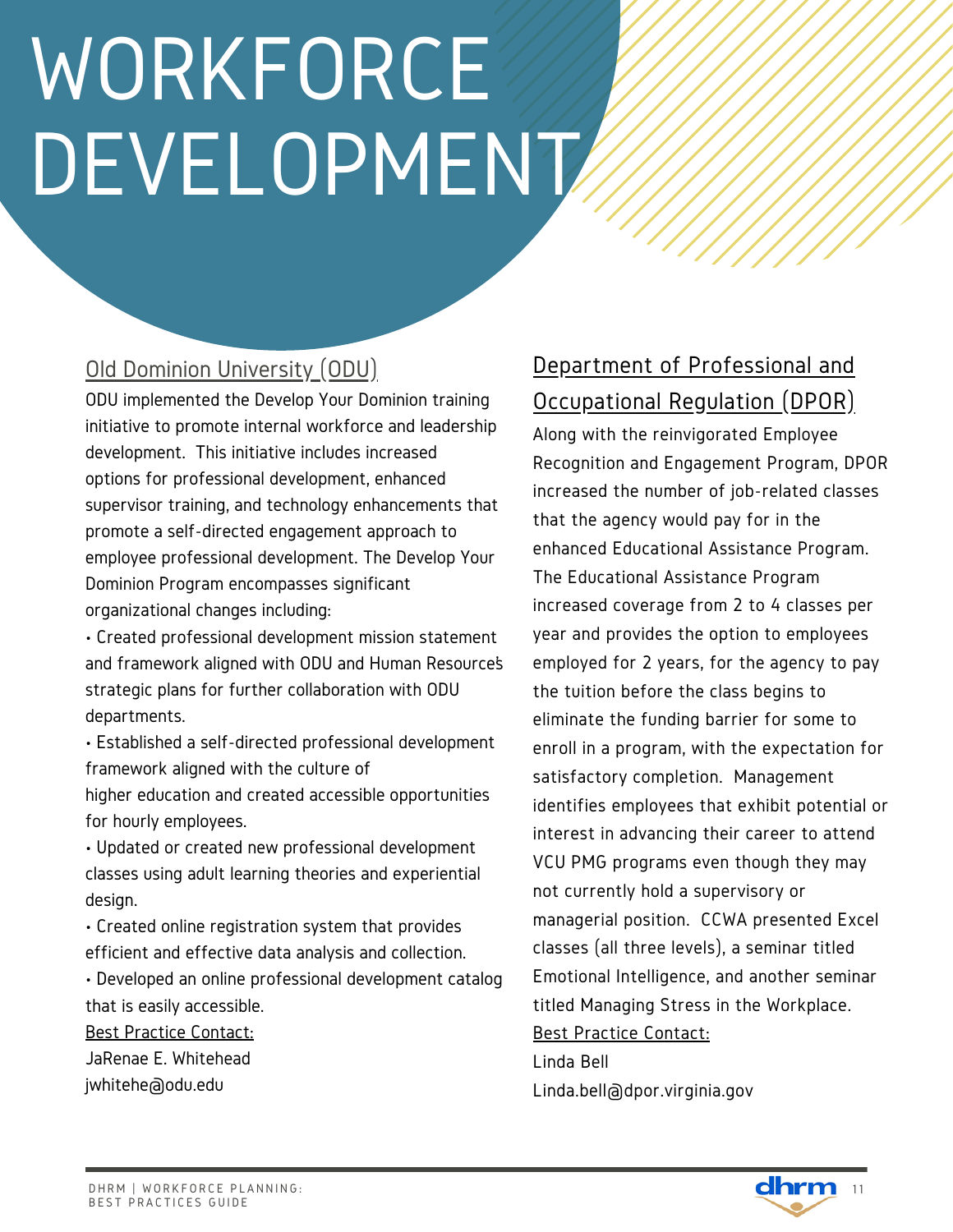#### Virginia State University (VSU)

VSU is working to identify tenured employees in critical positions in an effort to capture their desk procedures in preparation for impending retirements. The university also works with its trainers to identify training needs of faculty and staff and move towards a "career pathing" approach to staffing and development.

Best Practice Contact: Tanya L. Simmons tsimmons@vsu.edu

#### Department of the Treasury

The Treasury has a strong employee development program and offers tuition assistance for professional development as well as individual degree pursuits. Additionally, Treasury works with the Performance Management Group for specific coaching needs and sends several employees to their leadership training programs like VEI, CMI, and VSI annually. Treasury also encourages employees to attend their respective professional association meetings/conferences. The agency also utilizes more online training tools where available. Best Practice Contact:

Meagan Whay meagan.whay@trs.virginia.gov Treasury works with the Performance Management Group for specific coaching needs and sends several employees to their leadership training programs like VEI, CMI, and VSI annually.

### Virginia State Police (VSP)

The Department of State Police is committed to continually training and developing both its civilian and sworn workforce. For civilian employees, the Department offers supervisor training; a career development program; general instructor training; a new supervisor in-service program; COVLC trainings; webinars; other in person classes for management and executive level training and certifications; an internship program; and a volunteer program. For sworn employees, the Department offers in-service training; a career development program; general instructor training; a new Staff Leadership & Employee Development (SLED) Program for our Troopers; COVLC trainings; webinars; and other in-person classes for management and executive level training and certifications. Best Practice Contact:

Michele Morris michele.morris@vsp.virginia.gov

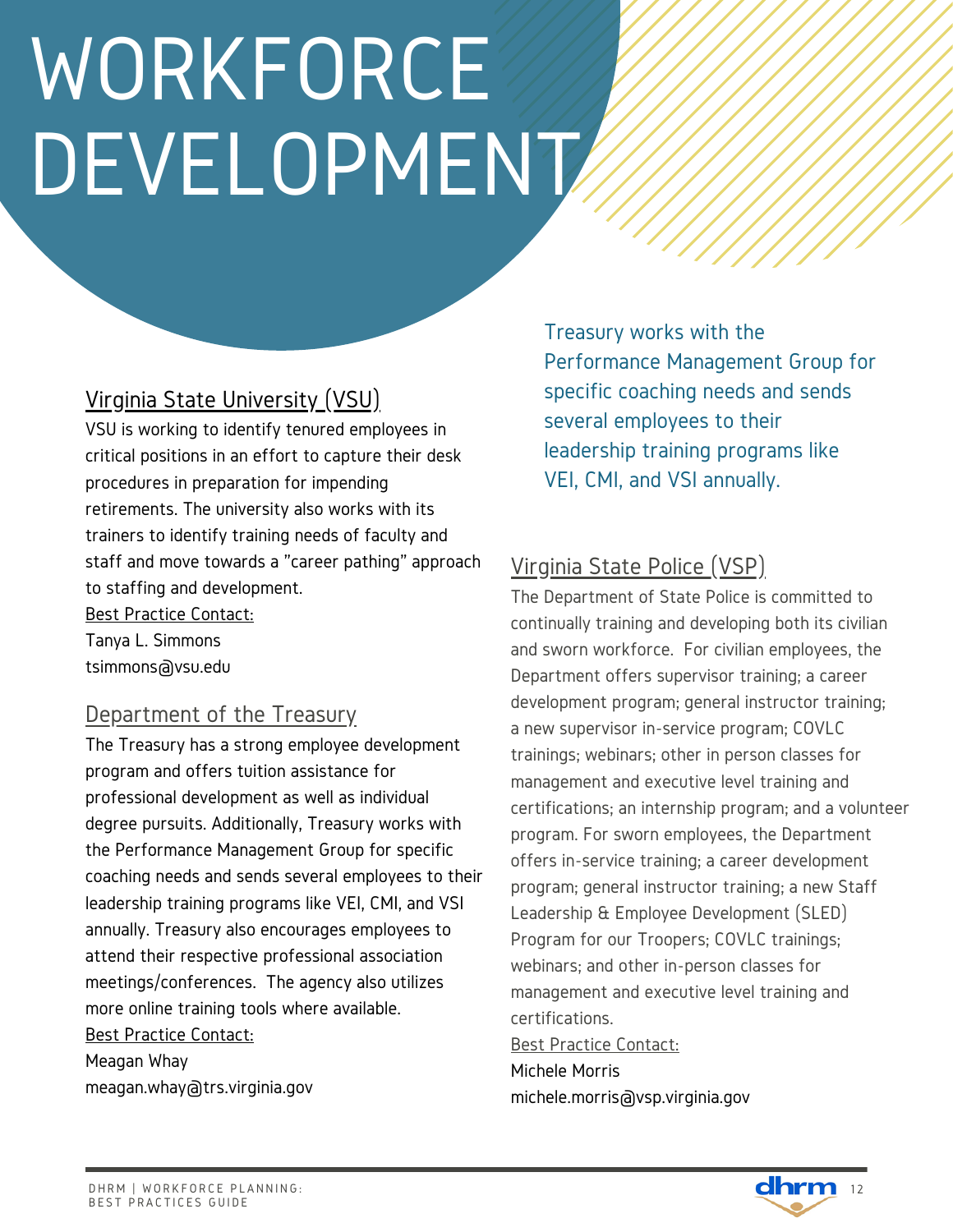### Department of Health (VDH)

VDH created a workforce training and development division with the goal of facilitating employees knowledge of all available training resources. This division created a workforce training and development advisory committee that addresses curricula development, needs assessment and evaluation, communications, technology needs for training and the intersection of talent acquisition and training. In addition, the division created and delivers a Leadership Essentials program to all supervisors. Follow up courses are under development. Best Practice Contact: Rebecca Bynum rebecca.bynum@vdh.virginia.gov

### Department for Aging and Rehabilitative Services (DARS)

DARS created a new Talent Development Manager position, who focuses on engagement and leadership development across the Disability Services Agencies (DSA). The Division of Rehabilitative Services (DRS) Training Coordinator led a team to redesign the New Counselor Skills training for Wilson Workforce Rehabilitation Center (WWRC) and DRS based on critical learning needs and best practices in learning and development. Disability Determination Services (DDS) has well-established career paths for critical, hard-to-fill roles and innovative, institutionalized programs (i.e. EDGE- Employee Development through Growth and Education; DLI-Disability Leadership Institute; and, an annual Leadership Conference) to develop emerging leaders. DDS also makes learning and development a core business priority and has a talented, statewide training team. DARS supports leaders' participation in VCU Performance Management Groups' leadership programs such as CMI, VEI and Supervisors' Boot Camp. DARS has also built a curriculum for its own BOLD (Building Outstanding Leaders at the Disability Services Agencies) Institute.

#### Best Practice Contact:

Lynne Daley Lynne.daley@dars.virginia.gov Beth Slease Elizabeth.slease@ssa.gov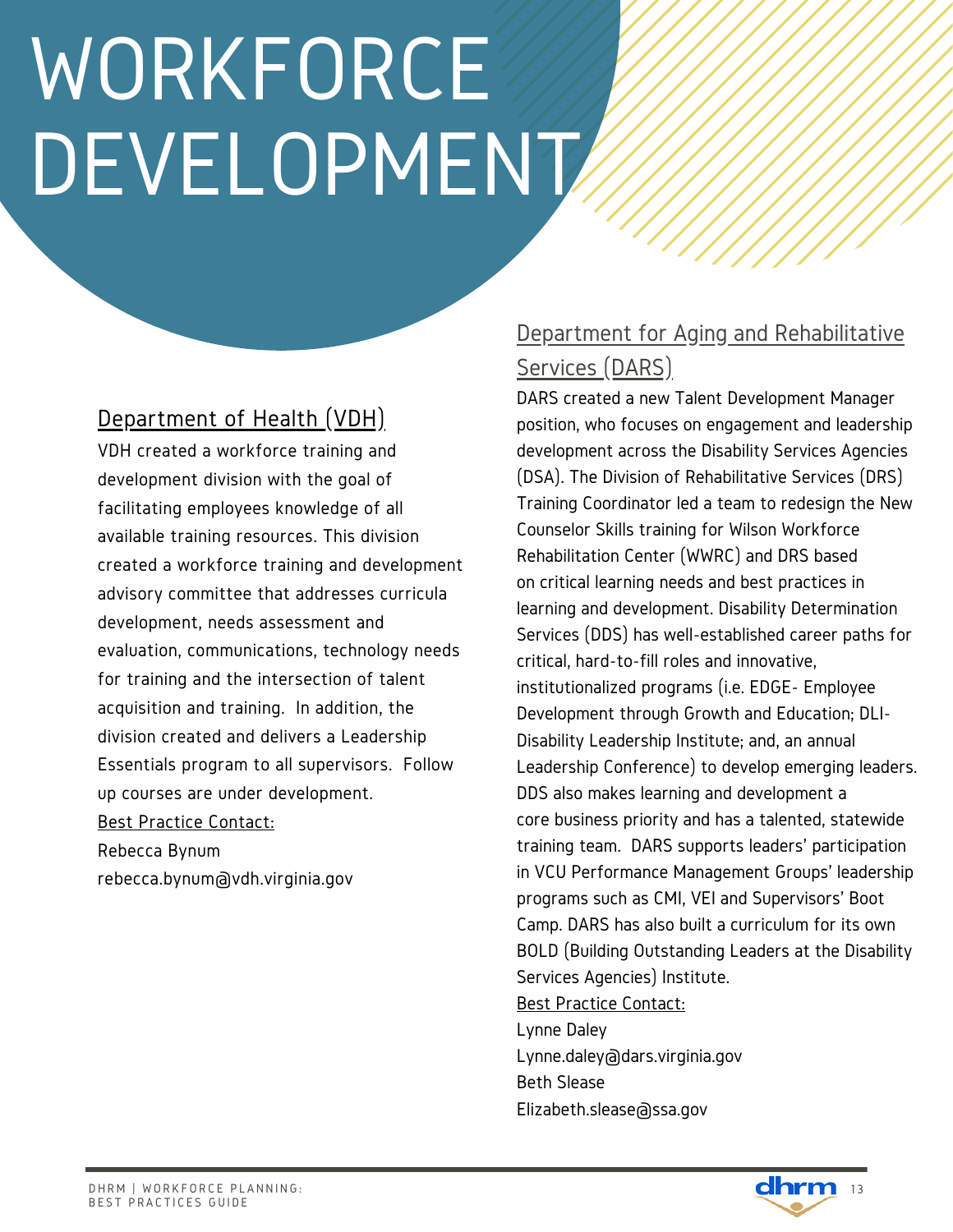### Virginia Department of Corrections (VADOC)

VADOC provides leadership training for new supervisors, annual in-service training, and succession planning training programs. VADOC contracts with the American Correctional Association (ACA) to provide the following programs: Basic Leadership for the Corrections Professional (LEAD) designed for supervisors who are not middle managers and are interested in moving to management positions. Employees gain insight to specific techniques, which can provide an awareness of the expectations of them in a management role. The Leadership Development for Corrections Professionals Middle Managers (LEAD MM) is available to middle managers who seek to promote into senior management positions. The content of the training is on advanced managerial subjects and employees receive feedback from a 360 instrument. The agency also uses the VCU Performance Management Group training, including Commonwealth Management Institute (CMI) and the Virginia Executive Institute (VEI). In 2019, the VADOC launched its in house leadership program, "The VADOC Leadership Institute." The VADOC ensures that agency leaders are properly equipped with the essential skills to create a workplace where all staff take equal responsibility for leadership development.

### VADOC provides in-house leadership programs at the Academy for Staff Development.

This provides an avenue for employee empowerment where individuals take ownership of their professional and personal development. The premise of this program's development is a widely used developmental framework for establishing talent-management systems: the talent-pipeline model. This model encompasses six levels of leadership, with each level requiring different levels of knowledge, skills and abilities. VADOC elected to approach Level I – Value and Drive Others'Success; Level II – Identify and Coach Leaders; and Level III – Think Systemically and Build Strong Teams. As employees move up the pipeline, skills are developed to transition to the next level. The VADOC also provides a variety of other leadership elective training programs that are used for workforce development.

Best Practices Contact: Lucinda Childs-White lucinda.childs-white@vadoc.virginia.gov

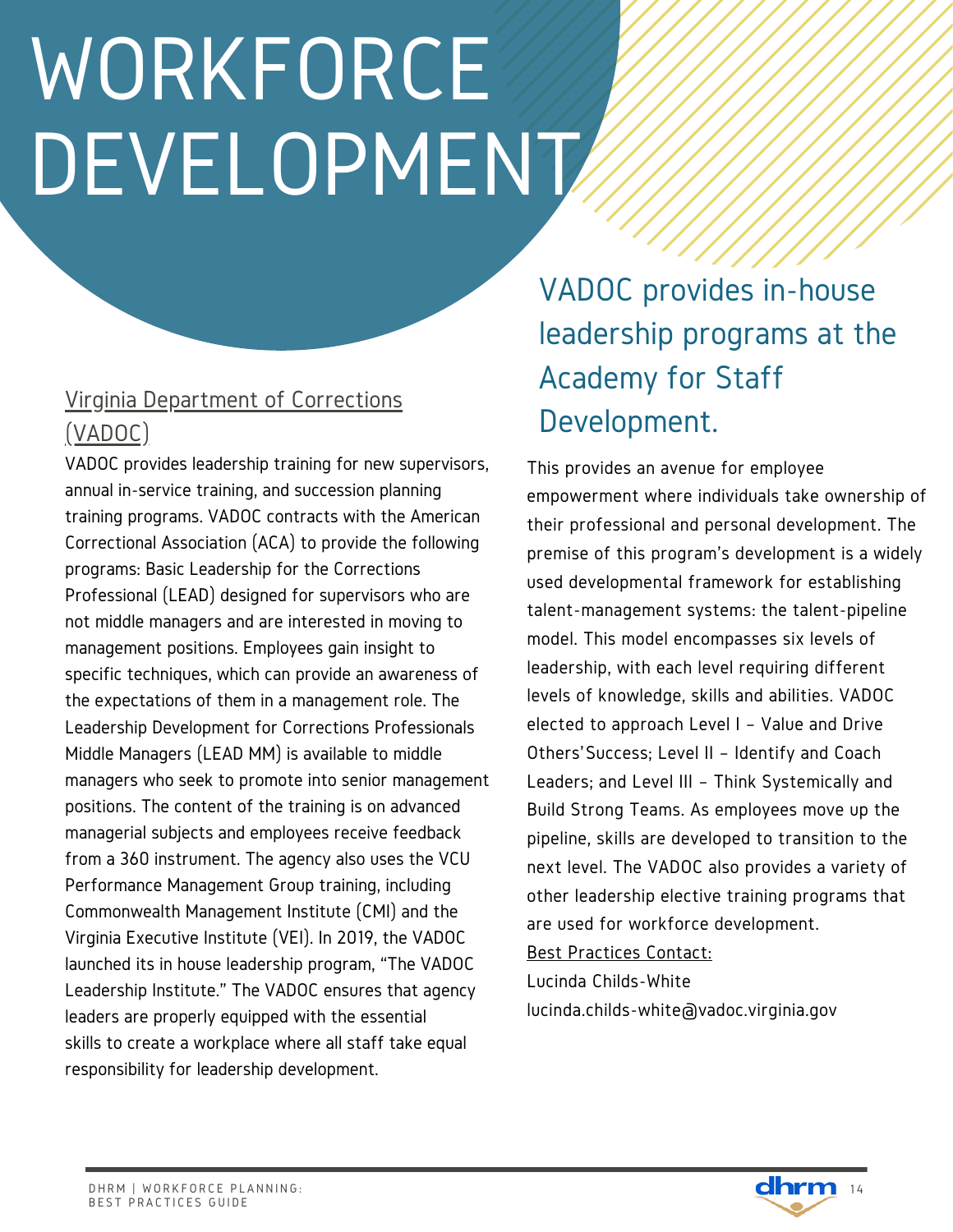### EMPLOYEE ENGAGEMENT

#### Virginia Museum of Fine Arts (VMFA)

VMFA has taken an employee-connected "dynamic governance" approach to employee engagement. The focus and goals of employee engagement activities, projects and professional development are centered on providing opportunities for staff to participate and lead conversations. Giving frontline staff and leaders key decision-making, employeecentric events and project leadership helps to widen trust, appreciation, connection and collaboration among staff and leadership. Examples include, creating an active staff association and affinity groups, investing in professional development activities, hosting job fairs, sharing experiences and project accomplishments and ideas through staffled webinars, meetings or events. All are key to helping the organization grow staff awareness and shared-governance with a purpose to connect our workforce to the museum and its mission to provide art and engaging visitor experience for our Commonwealth communities. Best Practice Contact: Kimberly Wilson

Kimberly.wilson@vmfa.museum

### Department of Agriculture and Consumer Services (VDACS)

In all of VDACS engagement initiatives, the agency involves employees in the development process to build a team approach and implement initiatives that employees will appreciate. For the Superb Performance on Time (SPOT) program, VDACS created a committee of employees in various roles and work units to develop a program that provides viewpoints from all levels. The agency periodically surveys employees regarding the value of the program, ensuring continuous feedback. The SPOT program provides for a monetary or leave award, and the money available for this program is allocated per Division and based on percentage of employees in that Division. This helps ensure the available budget is fairly distributed. For the annual service awards, the agency holds a ceremony in Richmond and travels to its four regional locations to recognize employees celebrating a service milestone. All employees of the region are invited so those being celebrated have their peers participating. Best Practice Contact: Linda Cole linda.cole@vdacs.virginia.gov

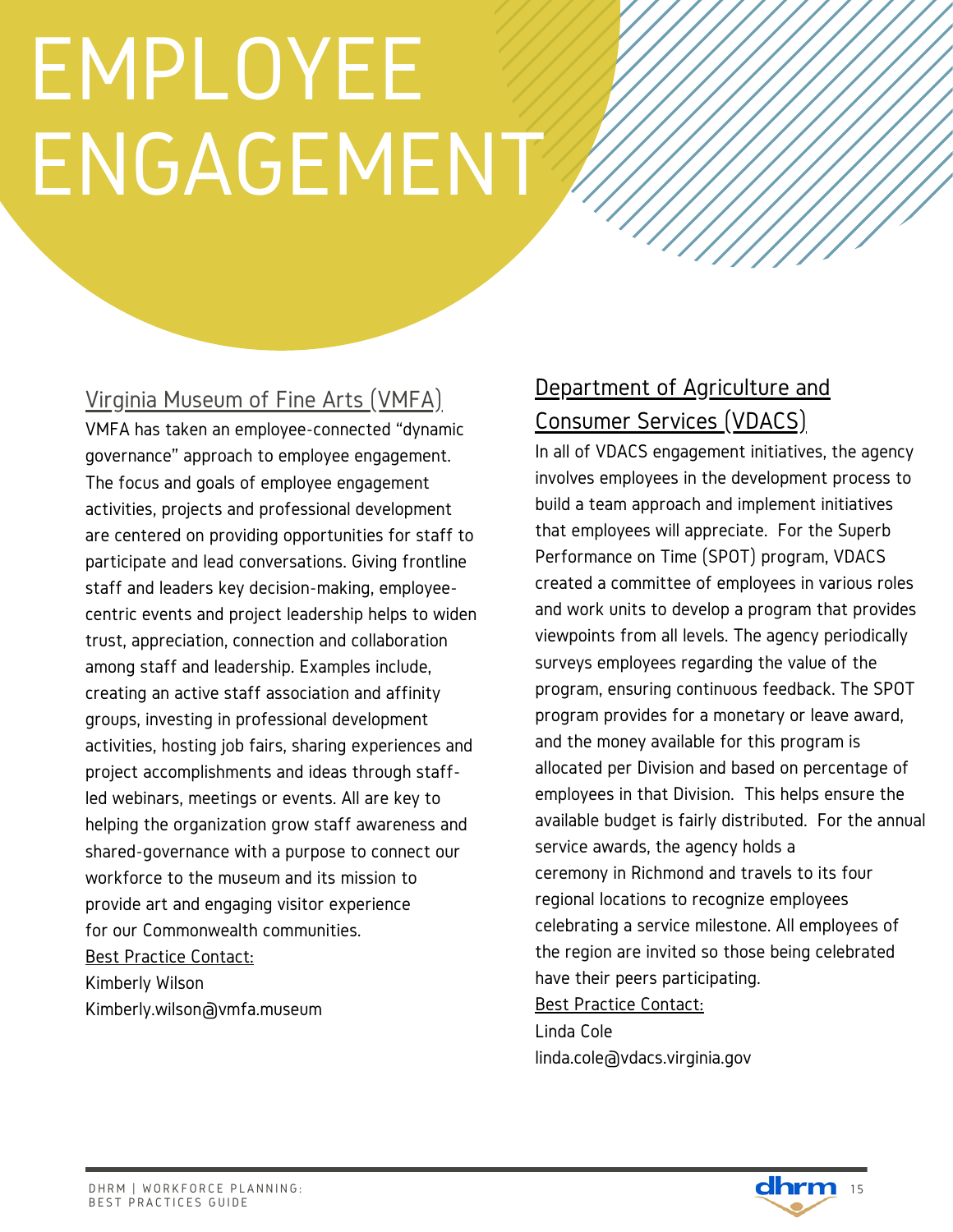### EMPLOYEE ENGAGEMENT

### Southwest Higher Education Center (SWVHEC)

The Center has a Center Celebration on a regular day/time each month with the Executive Director leading the event. The Center recognizes employees through monthly celebrations of employees with birthdays and those who have completed major projects. An Employee Engagement Committee has also been organized to sponsor a social event each month that engages employees (similar to the activities in the On the Square Program). Recent examples of activities are a scavenger hunt, trivia competition, baking cookies, a group walk around the grounds, employee appreciation cookout, hike at a nearby park, pumpkin carving/painting, and outdoor games (softball, volleyball, corn hole). New employees meet with HR for onboarding training and receive follow-up within their first few weeks of service. The Center also provides for the ability to formally recognize its employees through providing recognition awards of leave and monetary sums when appropriate. Best Practice Contact:

Adam Tolbert atolbert@swcenter.edu

#### Department of the Treasury

The Treasury has several committees (CVC, Customers Are Priority, Public Service Events, Service Awards, etc.) where employees are invited to provide input, plan, and facilitate agency events. The agency hosts one major fundraising event in the Capitol Square area called "Dogs on the Deck" where employees grill and serve hot dogs to raise money for Service Dogs of Virginia. This event has grown over the years and has become popular. The agency has worked to improve the work environment for all divisions. The Treasury recently completed the final step in renovating its physical office space which helped improve the work environment. The Treasury's Human Resources office is working on an updated onboarding program. Best Practice Contact:

Meagan Whay Meagan.whay@trs.virginia.gov

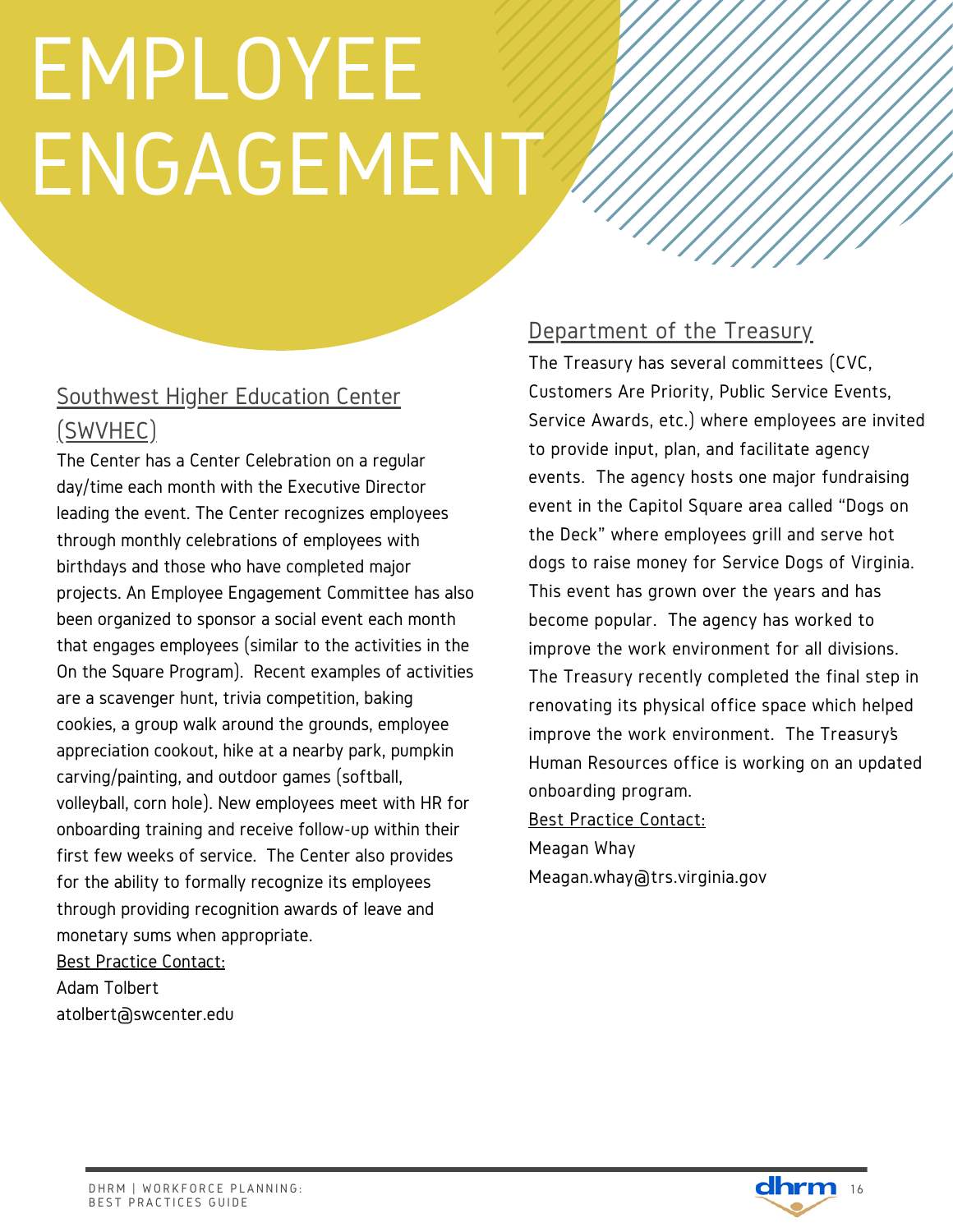### EMPLOYEE ENGAGEMENT

Department of Health Professions (DHP)

DHP offers an annual staff development training that always seems to please! This past year the theme was Diversity, Inclusion, and Unconscious Bias. The training also had a motivational speaker. DHRM attended and indicated they plan to share the efforts with other departments. Additionally, DHP strives to recognize its service award recipients in style. The agency has a photographer who takes the employee's picture, the recipient's supervisor writes a short narrative, and fellow employees provide positive adjectives describing the person. These are read aloud as the information is projected on the large screen. DHP also has a "house band" who writes and sings songs about the agency. Best Practice Contact: Lisa Hahn

lisa.hahn@dhp.virginia.gov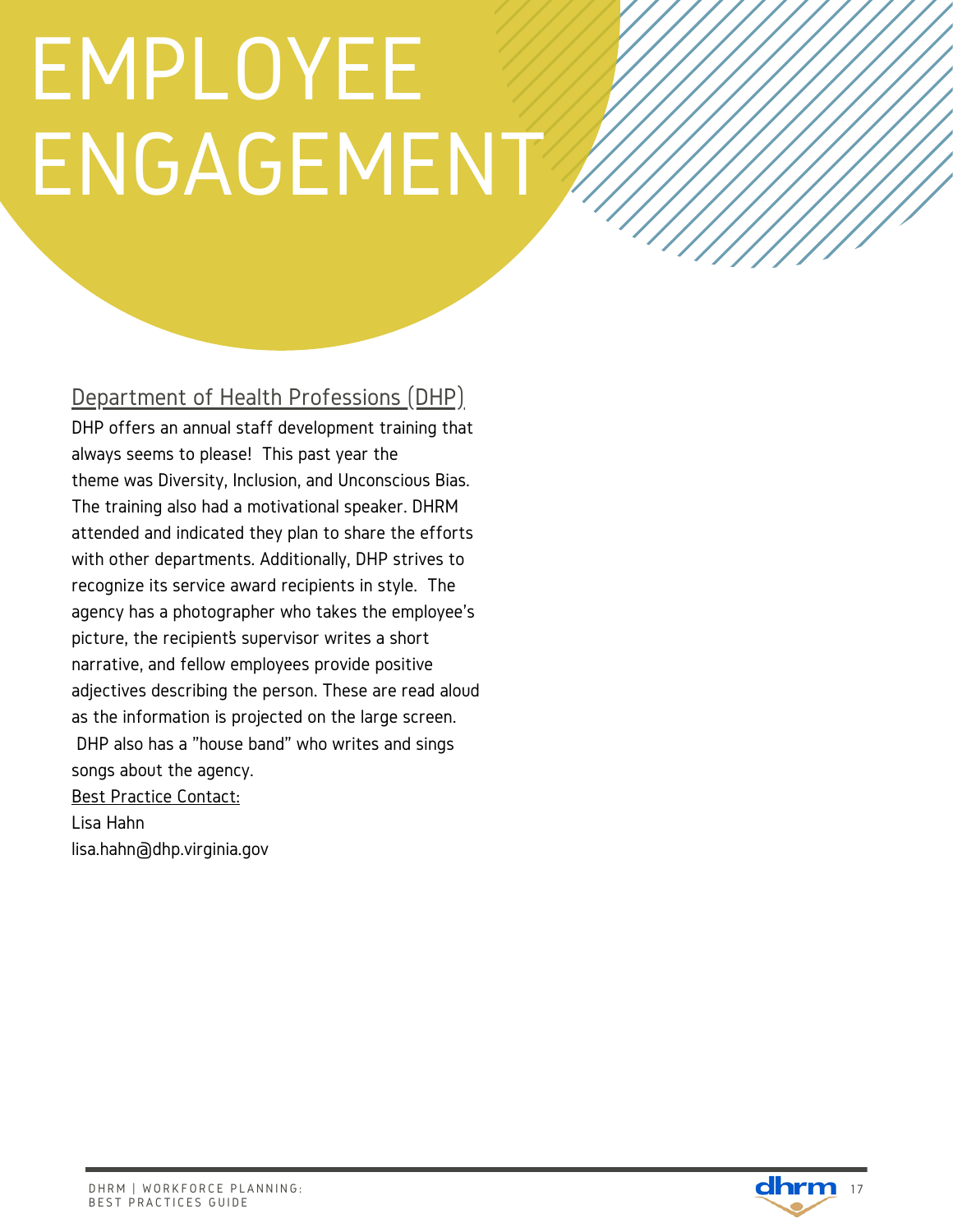### TECHNOLOGY AND EFFICIENCY

#### Department of General Services (DGS)

Prior to implementing new technologies, the Division of Engineering and Buildings (DEB) pursues extended in-house and external "pilot testing" to ensure hidden issues surface and are resolved. This process was completed with the Division's move from paper-based to electronic review of plans and specifications. Electronic review facilitates collaboration among engineers and eliminates the need to maintain and file hard copy plans. With the technical support of the DGS/ISS application development team, the Division of Consolidated Laboratory Services (DCLS) implemented a physician portal to allow doctors to access NBS testing results on patients in situations where they have yet to receive their paper laboratory test results. Best Practice Contact: Diane Winters diane.winters@dgs.virginia.gov

The Human Capital Management modules provide highly valuable technical and change management guidance for state and local agencies.

### Department of Planning and Budget (DPB)

Agency staff are provided with tablets/laptops and VPN access so that files can be accessed from remote locations. Over the last year, DPB has actively undertaken an effort to scan materials in its library to build an online repository of information that can be used by staff for research purposes. This helps staff find needed materials in an efficient manner and will enable the department to inventory records and make decisions regarding records management in coordination with Library of Virginia guidelines.

#### Best Practice Contact:

Michelle Vucci michelle.vucci@dpb.virginia.gov

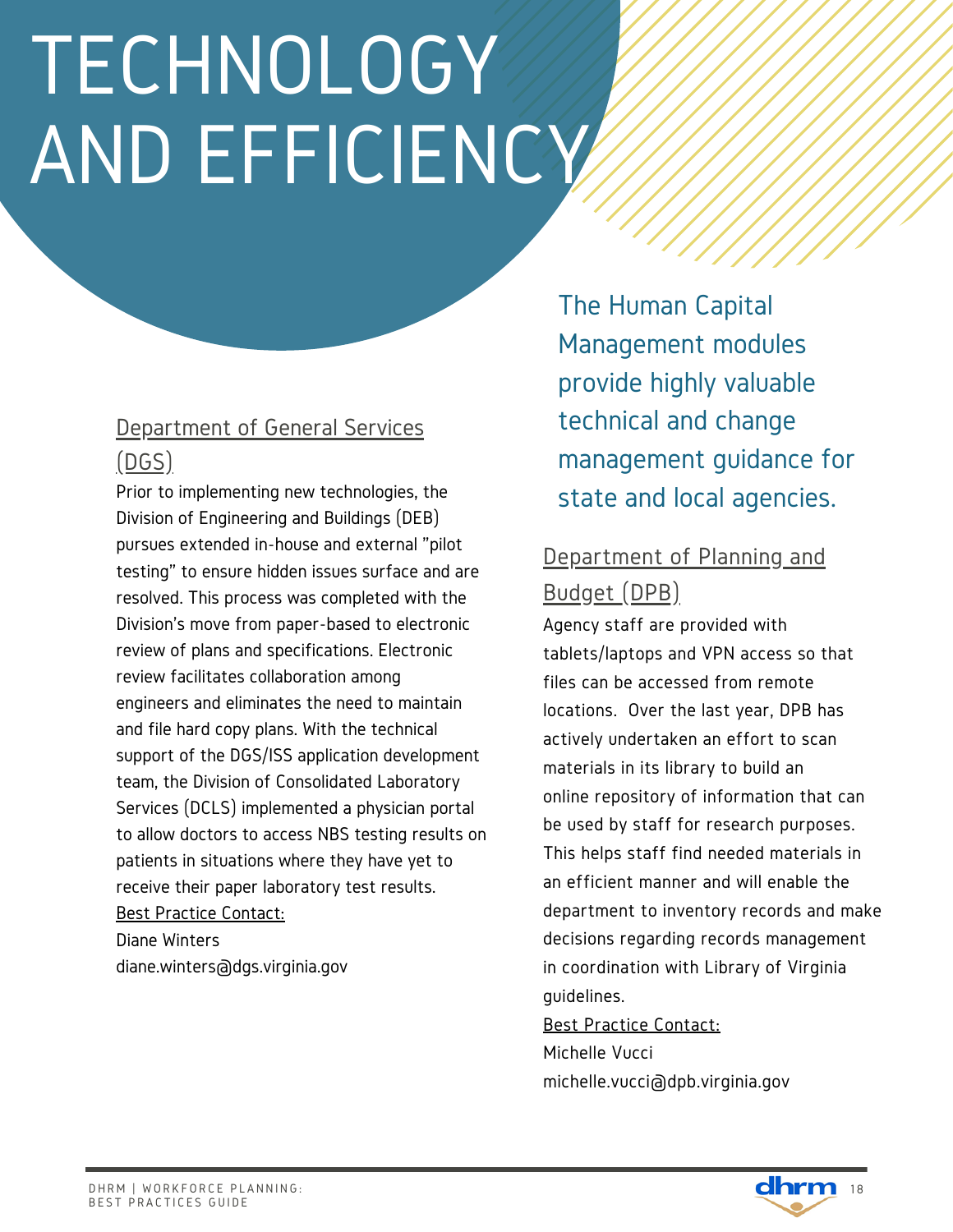### TECHNOLOGY AND EFFICIENCY

#### Department of Accounts (DOA)

DOA initiated a project to replace the 30+ year old mainframe CIPPS application with the necessary PeopleSoft HCM modules. The agency conducted a planning phase beginning in March 2015 to define requirements; conduct a fit-gap assessment using the PeopleSoft HCM software; and estimate the implementation scope-cost, schedule and resources required to implement a modern payroll system and supporting business processes for the Commonwealth. The Cardinal Payroll Project began June 2016 and was to be completed in October 2018. In April 2018, the Cardinal Payroll project was tasked to include a full HR and benefits module replacing the Commonwealth's PMIS and BES systems. An analysis and planning project began in July 2018 and concluded in April 2019 providing the requirements, schedule, and budget to implement Cardinal HCM. The Cardinal HCM project was approved by the Secretaries of Finance and Administration in May 2019. Cardinal HCM project will comprise Payroll, Time and Labor, Absence Management, HR, Benefits, and Employee Self Service functions replacing CIPPS, PMIS, BES, TAL, and assorted DHRM and DOA web applications. Cardinal HCM will deploy in two releases with final deployment in October 2021. Best Practice Contact: Stacy McCracken stacy.mccracken@doa.virginia.gov

The Human Capital Management modules provide highly valuable technical and change management guidance for state and local agencies.

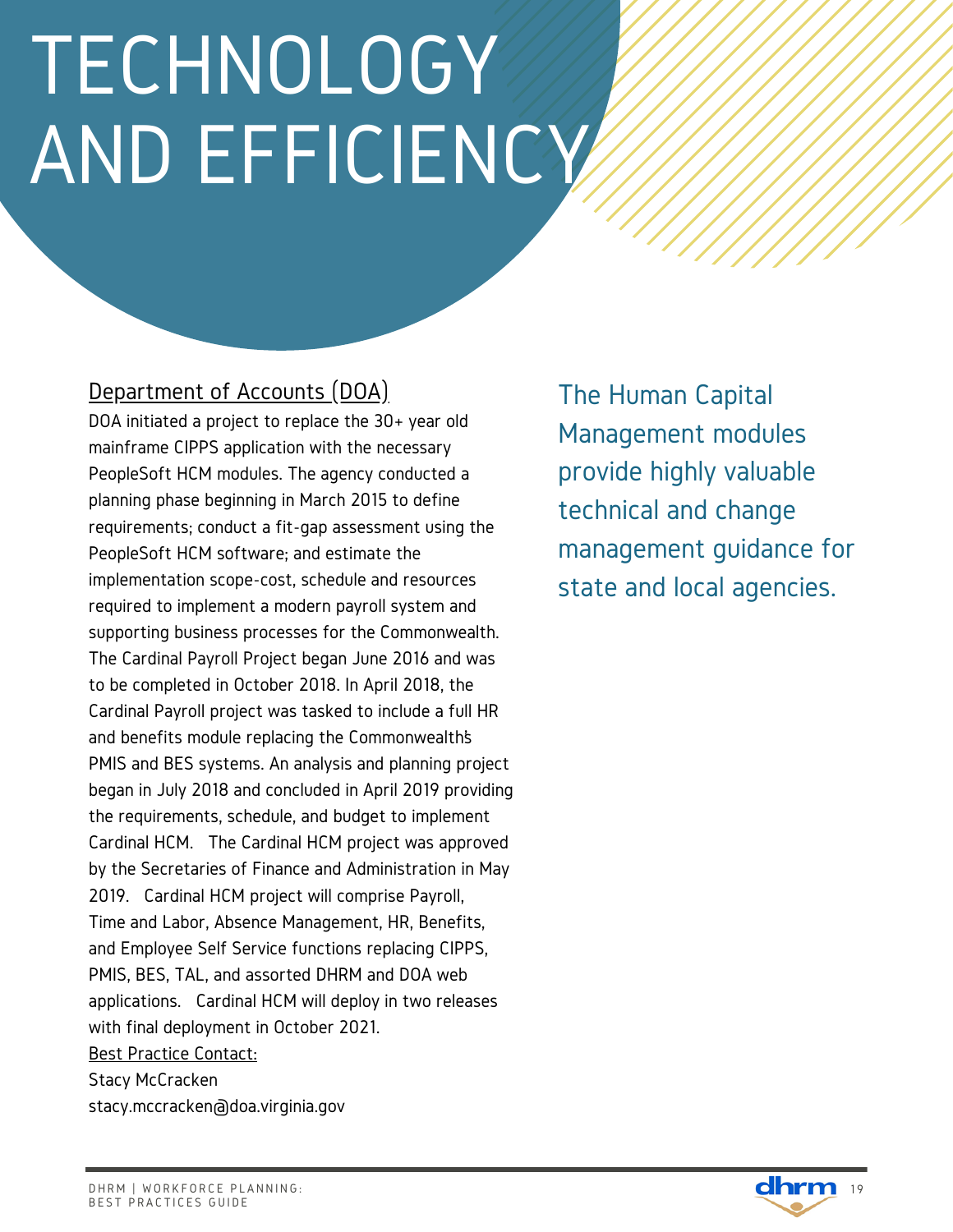### TECHNOLOGY AND EFFICIENCY

### Department of Health Professions (DHP)

DHP incorporated agency training into the Knowledge Center, so that employees can receive certificates upon completion, keep track of their records and keep supervisors abreast of training completion. The agency began the onboarding program in January of 2019, and it has been a great success. New employees attend the session, learn about the agency and meet other new employees and the executive team. DHP has several workgroups that focus on our mission critical areas such as Licensing, Discipline and Compliance. These groups are made up of employees that do this work daily and are specialists. The workgroups discuss best practices for each of the 13 boards and have developed standard operating procedures, which prove helpful for training new employees. Best Practice Contact: Lisa Hahn

lisa.hahn@dhp.virginia.gov

DMAS uses specialized software for workflow processes (e.g. a workflow was developed for requests to fill positions).

### Department of Medical Assistance Services (DMAS)

All employees have access to up-to-date laptops and screens and equipment. DMAS uses specialized software for workflow processes (e.g. a workflow was developed for requests to fill positions). The agency also developed an Exit Clearance Process in support of the Office of Security and Compliance to ensure VITA standards are met. DMAS is also working on the project team for the Human Capital Management System to implement integrated HR systems.

Best Practice Contact: Kathleen Guinan kathleen.guinan@dmas.virginia.gov